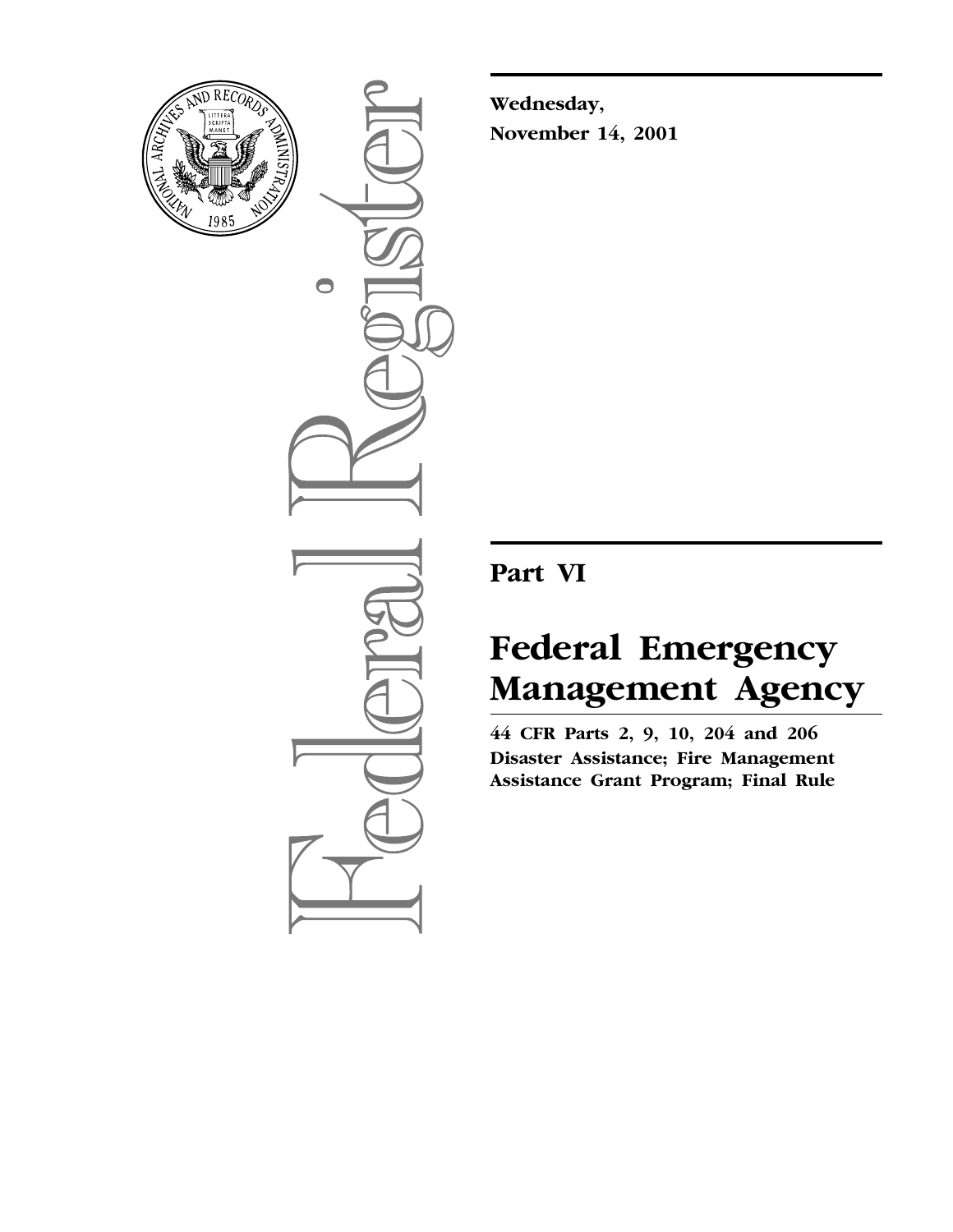#### **FEDERAL EMERGENCY MANAGEMENT AGENCY**

# **44 CFR Parts 2, 9, 10, 204 and 206**

**RIN 3067–AD24**

# **Disaster Assistance; Fire Management Assistance Grant Program**

**AGENCY:** Federal Emergency Management Agency. **ACTION:** Final rule.

**SUMMARY:** This rule implements section 420 of the Robert T. Stafford Disaster Relief and Emergency Assistance Act as amended by the Disaster Mitigation Act of 2000, and provides overall program guidance on the operation and administration of the Fire Management Assistance Grant Program.

**DATES:** This rule is effective October 30, 2001.

*Applicability Date:* The rule applies for fires declared on or after October 30, 2001.

**FOR FURTHER INFORMATION CONTACT:** Curtis Carleton, Chief, Community and Family Services Branch, Federal Emergency Management Agency, 500 C Street SW., room 713, Washington, DC 20472, 202–646–4535; (facsimile) 202– 646–2723; or (e-mail) *Curtis.Carleton@fema.gov.*

**SUPPLEMENTARY INFORMATION:** On August 1, 2001, at 66 FR 39715, we published a proposed rule for the Fire Management Assistance Grant Program in the **Federal Register**. After careful consideration of the comments received in response to the proposed rule, we are publishing this final rule to implement the Fire Management Assistance Grant Program as directed by the Disaster Mitigation Act of 2000, Pub. L. 106–390. The Disaster Mitigation Act of 2000 established a new program under Section 420 of the Stafford Act, 42 U.S.C. 5187—the Fire Management Assistance Grant Program. By statute, the Fire Management Assistance Grant Program is to be implemented on October 30, 2001, one year from enactment of the Disaster Mitigation Act of 2000. Once implemented, the Fire Management Assistance Grant Program replaces the Fire Suppression Assistance Program currently authorized under Section 420 of the Stafford Act.

We received comments from 12 State emergency managers and foresters on the proposed rule for the Fire Management Assistance Grant Program. The majority of comments addressed our proposals for a fire cost threshold, including the possibility of establishing a cumulative fire cost threshold; a State

operations plan; and pre-positioning. Other comments received addressed the 90 percent cost-share, the ineligibility of regular time for permanently employed personnel, the definition of the Wildland/Urban Interface, and the payment and role of the Principal Advisor.

#### **Fire Cost Threshold**

A majority of commenters, 11 of 12, expressed concern with the calculation and application of the individual fire cost threshold. In particular commenters objected to the individual fire cost threshold being applied to each and every declared fire, and expressed support for a cumulative fire cost threshold which would recognize numerous smaller fires burning throughout a State.

As presented in the proposed rule, the individual fire cost threshold is based on a calculation of five percent  $\times$  \$1.04<sup>1</sup> × the State population, or \$100,000, whichever is higher. Almost all the 11 commenters indicated that this individual fire cost threshold is too high a threshold and would penalize States nationwide, regardless of population, if applied to every declared fire.

One goal in developing the Fire Management Assistance Grant Program was to ensure as much consistency as possible with the Public Assistance Program, which is also designed to provide assistance to State and local governments. In evaluating a State's request for public assistance under a Presidential major disaster, the \$1.07 per capita of the State population is used as a financial indicator that a disaster is of such a size and magnitude that it may be beyond State and local resources and capabilities to respond and Federal assistance may be warranted. Similarly, in evaluating a State's initial grant application under a fire management assistance declaration, five percent of \$1.07 per capita statewide will be used as a financial indicator that a declared fire was of such a size and magnitude that it was beyond State and local resources and capabilities to respond and that Federal assistance is warranted.

Although we feel that the individual fire cost threshold published in the

proposed rule is reasonable and justified and will help serve as a means of ensuring that Federal assistance remains supplemental to State and local capabilities, in response to these comments, we have included a calculation for a cumulative fire cost threshold, while retaining the individual fire cost threshold in the final rule (§ 204.51).

To meet the cumulative fire cost threshold, the total costs of all declared and non-declared fires for which a State assumes responsibility in a given calendar year must meet the threshold. The cumulative fire cost threshold will be 3x the individual fire cost threshold presented in the proposed rule or \$500,000, whichever is higher. Assistance will only be provided for the declared fire responsible for meeting or exceeding the cumulative fire cost threshold and any future declared fires for that calendar year. Any previously declared fires during the calendar year which failed to meet the individual fire cost threshold and did not trigger the cumulative fire cost threshold will be ineligible for any assistance under the Fire Management Assistance Grant Program. The cumulative fire cost threshold does not replace the individual fire cost threshold, but is an alternative threshold created to ensure the fullest level of assistance is provided to States when fires are of a such magnitude and severity as would constitute a major disaster.

The fire cost threshold concept is new and untested. We will therefore, closely monitor its implementation to assure that it facilitates the fair and consistent distribution of assistance under the new program, as intended. Should significant weaknesses or inequities surface, we will correct them with a rule change as appropriate.

#### **Operations Plan**

Seven commenters provided us with input regarding the State Operations Plan for the Fire Management Assistance Program. Most commenters agreed that the Operations Plan is a good concept, but expressed concern with the developmental requirements of the plan as well as the role the plan would have in the declaration and grants management processes.

In particular, many commenters expressed concern that FEMA would interpret the Operations Plans differently than States intended, and that the information to be collated in the Operations Plan is too restrictive if the purpose of the plan is to assist us in evaluating State requests for fire management assistance declarations. Commenters also disagreed with the

<sup>1</sup>On October 9, 2001, a Notice of Adjustment of Statewide Per Capita Impact Indicator was published. In the notice, the Statewide per capita was increased from \$1.04 to \$1.07. This increase was based on an increase in the Consumer Price Index for All Urban Consumers of 2.7 percent for the 12-month period ending in August 2001. The Bureau of Labor Statistics of the U.S. Department of Labor released the information on September 18, 2001. The final rule for the Fire Management Assistance Grant uses \$1.07. This figure will be adjusted annually.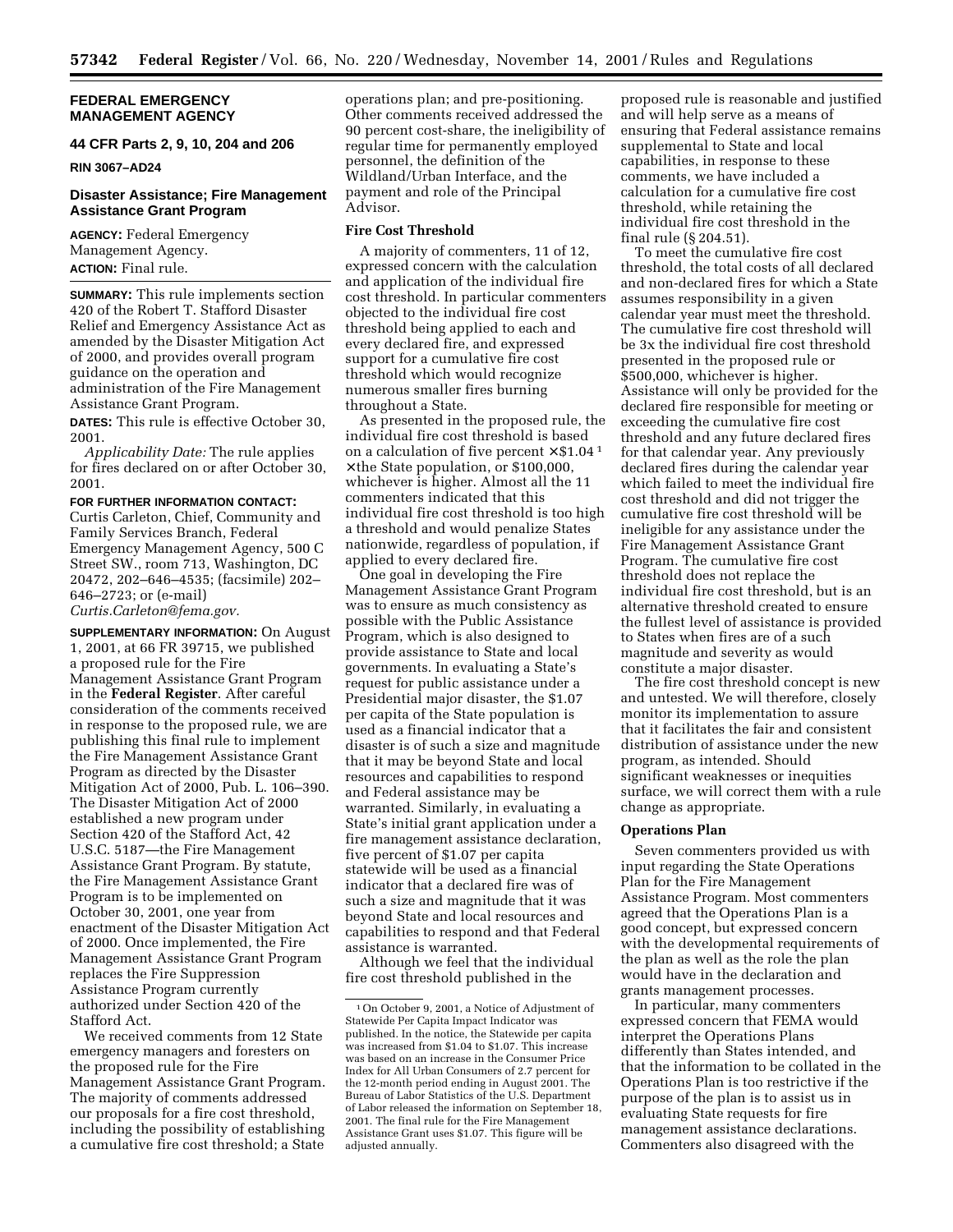requirement prohibiting States from submitting an Operations Plan that reduced or lowered capabilities and resources from prior year levels. These commenters cited budgetary limitations and legislative decisions that may reduce funding levels from previous years, and asked us to reconsider this requirement.

Based upon these comments, it appears to us that the Operations Plan has exceeded the scope we had initially intended and has become unduly burdensome. From a time and resources perspective to a planning and implementation perspective, the Operations Plan no longer seems to be an appropriate tool for the Fire Management Assistance Grant Program. Additionally, we believe that, to the extent that the Operations Plan may have helped indicate State capability, the fire cost threshold will adequately ensure that federal funding remains supplemental to State and local capabilities and resources. Therefore, we have decided to eliminate the Operations Plan from the final rule.

In the final rule, however, we have ensured that certain information, which we had proposed would be included in the Operations Plan, will still be available to us through other provisions. A State will identify its legislative authorities for firefighting and its compliance with the laws and provisions applicable to the Fire Management Assistance Grant Program in the FEMA-State Agreement for the Fire Management Assistance Grant Program. A State also will still be required to develop and submit a Hazard Mitigation Plan and a State Administrative Plan to the Regional Director for approval. A State can always provide the mobilization plan, as well as staffing and resource and jurisdictional information from the State Fire Plan, should it be appropriate.

# **Pre-positioning**

Seven commenters opposed our proposal on pre-positioning. Specifically, commenters indicated that pre-positioning only Federal resources for an initial two-week period is shortsighted. Many commenters supported the inclusion of out-of-State and compact resources in the two-week period, while others not only supported these additional resources, but also the use of in-State and local resources. Commenters also asked us to define

what was considered to be an ''extraordinary fire event,'' for which States could possibly be eligible to receive funding for pre-positioned resources for up to 30 days. Many commenters pointed out that typically whenever a State requests Federal assistance something ''extraordinary'' has occurred. A few commenters suggested that rather than separating pre-positioning into finite periods of time which must be directly associated with a declared fire (an initial period of up to 2 weeks, with a maximum of up to 30 days), that we base eligibility on the severity of conditions existing that would be conducive to a catastrophic fire happening if resources were not available for immediate response.

As a result of these comments, in the final rule costs for the pre-positioning of Federal, out-of-State (including compact), and international resources may be eligible for pre-positioning, but only for the period, up to a maximum of 21 days before the declared fire, that the State can demonstrate such prepositioning was warranted based on recognized scientific indicators. These indicators include, but are not limited to drought indices, short-term weather forecasts, the current number of fires burning in the State, and the availability of in-state firefighting resources, and may also include other quantitative indicators with which to measure the increased risk of the threat of a major disaster.

The Regional Director will determine the number of days of pre-positioning to be approved for Federal funding, up to a maximum of 21 days before the declared fire. All eligible prepositioning will still need to be directly associated with a declared fire to be eligible since Section 420 is very clear that all assistance authorized must be for the ''mitigation, management, and control *of any fire on public or private forestland or grassland that threatens such destruction as would constitute a major disaster.''* (Emphasis added).

# **Cost Share**

Four commenters provided input on the cost share. All four commenters welcomed streamlining the cost-share to 75 percent Federal, 25 percent non-Federal. The commenters revealed, however, that the possibility of receiving a 90 percent cost-share was more confusing than helpful and added an element of complexity not keeping with the original intent of a simple formula of 75 percent Federal cost-share for all declared fires.

Based on these comments and the fact that the 90 percent Federal cost-share would be used infrequently, we have decided to eliminate the 90 percent Federal cost-share in the final rule.

#### **Grants Management**

Four commenters wrote to provide us with suggestions to improve our grants

management process. Most of the discussion was focused on our requirement that the Standard Form (SF) 424 (Request for Federal Assistance) document actual costs. Commenters, citing the application process for other Stafford Act disaster assistance programs, such as the Public Assistance Program, suggested that the SF 424 be submitted based on estimated costs. As actual costs are received, the SF 424 then can be amended to reflect any adjustments. Commenters also provided a myriad of other changes we could implement to overhaul our grants management process. The proposed changes included using forms other than the FEMA forms listed, and instituting new deadlines for submittal of these forms and the completion of the grants management process.

Generally, costs under the Fire Management Assistance Grant Program will be submitted after all eligible work has been completed and will be documented on the SF 424 as nonconstruction costs; whereas costs under the Public Assistance Program are submitted before eligible work has begun and are documented on the SF 424 primarily as construction costs.

Since eligible work under the Public Assistance Program can take several months to years to complete and is a longer-term process in which we provide progress payments as work is completed, it is not uncommon for the SF 424 to be submitted by the Grantee based on the estimated costs of the disaster. For the purposes of the Fire Management Assistance Grant Program, however, all eligible work should be completed no later than 30 days after the close of the incident period for a declared fire. Due to the short-term, non-construction nature of the work performed and costs incurred, we do not see the need to base approval of the initial grant award on estimated costs. Therefore, under the Fire Management Assistance Grant Program, we will continue to approve the initial grant application based on actual costs. Once a State has documented that its actual costs meet the fire cost threshold, we may approve the initial grant award and the State may submit amendments to the grant award as necessary.

Based on our consultation with our Financial and Acquisition Management Division, as well as our Regional program staff, no changes will be made to our grants management process at this time. We appreciate the comments received and will be closely monitoring the grants management process under the Fire Management Assistance Program once the program takes effect on October 30, 2001.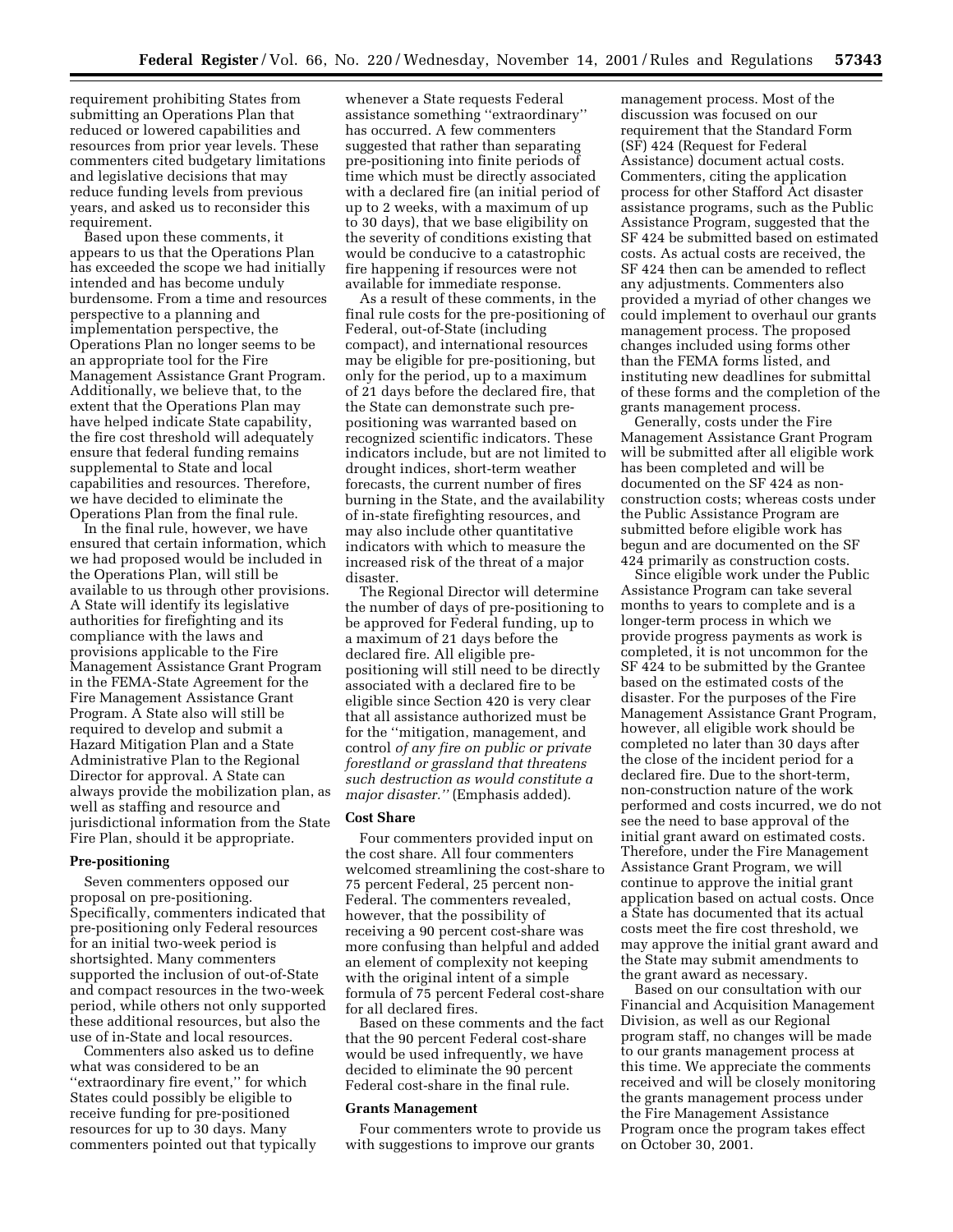#### **Regular Time**

Three commenters expressed concern that regular-time for permanently employed personnel is ineligible under the Fire Management Assistance Grant Program. These three commenters explained that there are real costs to States when permanently employed personnel are deployed in support of firefighting efforts. We understand that there are real costs to the State; however, the regular time salaries of permanently employed personnel, including those reassigned to the fire line, would still be incurred in the absence of a fire management assistance declaration. In addition, this approach is consistent with our practice in the Public Assistance Program. Therefore, regular time for permanently employed personnel will remain ineligible in the final rule.

# **Definition of Wildland/Urban Interface**

Three commenters suggested an alternative definition for wildland/ urban interface. The three commenters suggested that we use the definition of wildland/urban interface contained in the publication *Fire in the West, the Wildland Urban Interface Problem.* While a very thorough definition of wildland/urban interface, our discussions with the National Fire Protection Association and the Forest Service, United States Department of Agriculture, have led us to believe that this definition is by no means the definitive or nationally accepted definition of wildland/urban interface. Since we do not mention the wildland/ urban interface anywhere in the final regulations, we are deleting it from the definitions section of the final rule (§ 204.3).

#### **Payment of the Principal Advisor**

Three commenters asked why we pay for the Principal Advisor east of the Mississippi, but not west of the Mississippi. In 1996, we were advised by the Forest Service, USDA, that Principal Advisors west of the Mississippi do not require any reimbursement, while Principal Advisors east of the Mississippi require reimbursement beyond regularly scheduled hours. We have operated under this guidance ever since. Since this is a Federal policy, we have decided to delete this section from the final rule.

#### **Role of the Principal Advisor**

The commenters who questioned our payment for the Principal Advisor also questioned the role of the Principal Advisor and indicated that the role was not made clear in the proposed rule. We feel that the role was clear in the proposed rule. We rely on the Principal Advisor to provide us with technical assistance in gathering the appropriate information to help us assess the potential threat posed by a fire or fire complex. Although we will not be providing any additional clarification in the final rule on the role of the Principal Advisor, we may consider doing so in related guidance materials still to be developed for the Fire Management Assistance Grant Program.

# **Criteria**

Two commenters discussed ''the potential impact on environmental and historic/cultural resources'' declaration criterion. One commenter suggested that we rethink the inclusion of this criterion since these resources are not eligible for assistance under the Fire Management Assistance Grant Program. Another commenter applauded the inclusion of this criterion in our overall evaluation criteria. Although it was our intent to recognize these resources and acknowledge them as important, we recognize that it is not appropriate to include this criterion in the content of the final rule. Therefore, this criterion has been removed from the final rule.

# **Other Comments**

We received various individual comments addressing demolition of damaged facilities and removal of demolition debris under Section 403, soil restoration/reseeding efforts under repair of firefighting damage, unreasonableness of the requirement to develop a hazard mitigation plan, and delegation of declaration authority to the Regional Director. While the discussions were thoughtful, and we understand the rationale for their proposal, we do not agree with these comments and have not made any changes in the final regulations to reflect these suggestions.

We have made several changes to the proposed rule intended to improve the overall operation of the Fire Management Assistance Grant Program and the delivery of assistance under the program. These changes include the adoption of a cumulative fire cost threshold, the elimination of the State Operations Plan, the modification of our proposal for pre-positioning, and the elimination of a 90 percent Federal costshare.

This final rule also contains a new provision, § 206.42(d), that was not in the proposed rule. The section reiterates the statutory provision concerning recovery of assistance for intentional acts contained in 42 U.S.C 5160.

#### *National Environmental Policy Act*

This rule is excluded from the preparation of an environmental assessment or environmental impact statement under 44 CFR 10.8(d)(2)(ii), where the rule is related to actions that qualify for categorical exclusion under 44 CFR 10.8(d)(2)(xix).

# *Regulatory Planning and Review*

We have formally submitted this rule to OMB for review. This rule, however, is not economically significant under Executive Order 12866, Regulatory Planning and Review, September 30, 1993; it would not have an annual effect on the economy of \$100 million or more, or adversely affect in a material way the economy or State governments or communities. The rule sets out the administrative requirements for applying for and receiving Federal fire management assistance grants. Based on the history of the Fire Suppression Assistance Program currently authorized by Section 420 of the Stafford Act, and the components in this rule, we anticipate that the total of grants we provide annually will typically not exceed \$15 million, though in years with extraordinary fire conditions and activity, we could provide grants totaling over \$50 million. We do not anticipate providing over \$100 million annually. We have vetted thoroughly all proposed policy changes with the affected constituents.

#### *Regulatory Flexibility Act*

We certify that this rule will not have a significant impact on a substantial number of small entities within the meaning of the Regulatory Flexibility Act. This rule deals with assistance to States and local governments to provide supplemental Federal assistance to fight fires burning on publicly or privately owned forest or grassland which threaten such destruction as would constitute a major disaster; it provides program guidance and outlines administrative requirements for the Fire Management Assistance Grant Program as they relate to States and local governments. We developed this rule in consultation with the States and we estimate that the cost impacts of the changes are neutral. Thus, we do not expect the final rule (1) to affect adversely the availability of funding to small entities, (2) to have significant secondary or incidental effects on a substantial number of small entities, or (3) to create any additional burden on small entities. We have not prepared a regulatory flexibility statement.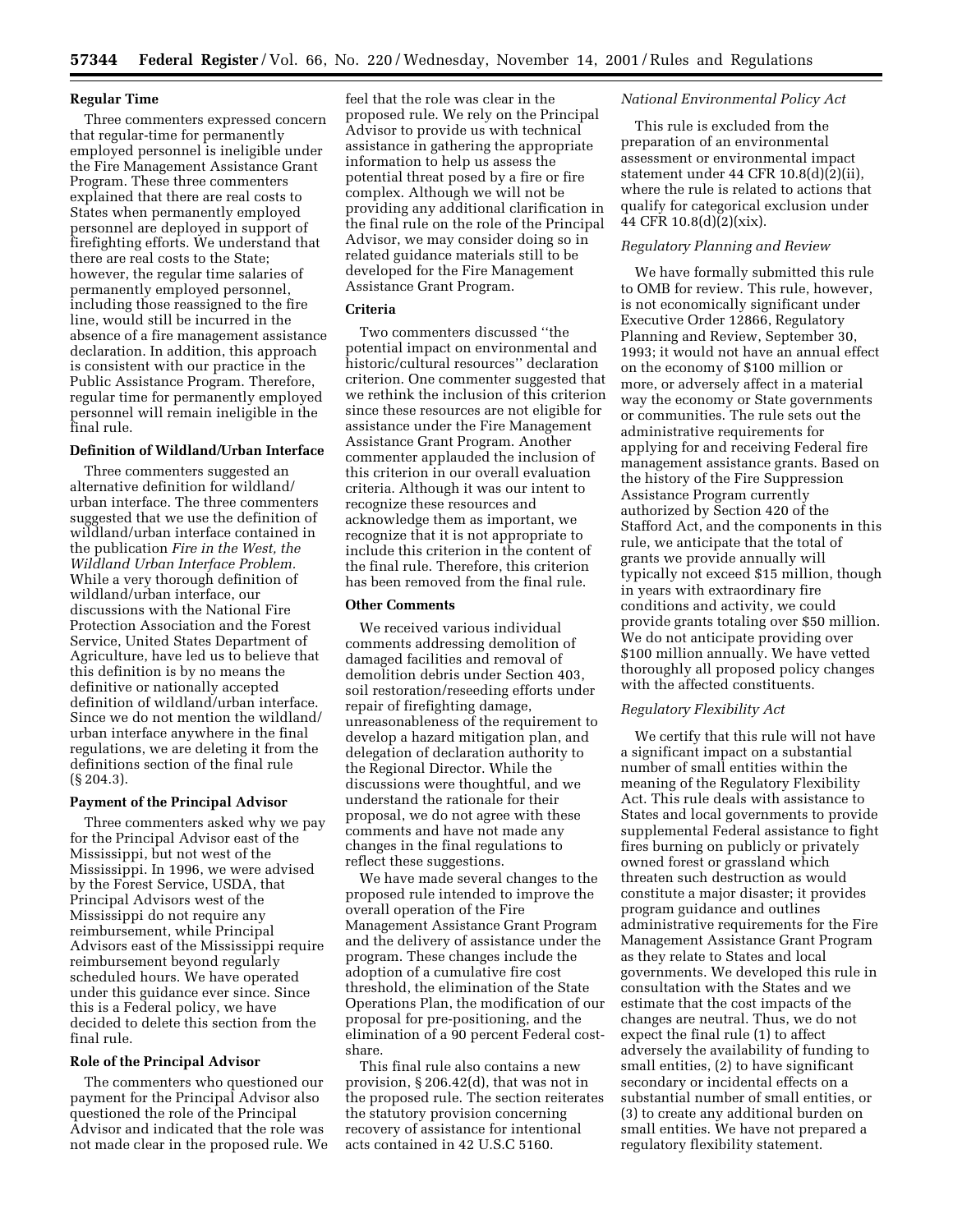#### *Paperwork Reduction Act*

In accordance with the provisions of the Paperwork Reduction Act of 1995, 44 U.S.C. 3501 *et seq.*, we have submitted the collections of information applicable to this rule to the Office of Management and Budget for review and approval. OMB has reviewed and approved the information collections in this rule and assigned OMB control number 3067–0290.

During the comment period we solicited public comment on:

(1) Whether the proposed collection of information is necessary for the proper performance of the functions of FEMA, including whether the information will have practical utility;

(2) Whether our estimate of the burden of the proposed collection of information is accurate, including the validity of the methodology and assumptions that we used;

(3) What we might do to enhance the quality, utility, and clarity of the information that we are to collect; and

(4) What other measures we can take to minimize the burden of the collection of information on those who are to respond, including the use of automated, electronic, mechanical, electronic submission of responses, or other technological collection techniques.

Following is a summary of how each form will be used:

(a) *FEMA-State Agreement*. We provide Federal assistance under section 420 of the Stafford Act and a FEMA-State Agreement for the Fire Management Assistance Grant Program. The Governor and the Regional Director sign the Agreement, which contains the necessary terms and conditions consistent with the provisions of applicable laws and Executive Orders, and specifies the type and extent of Federal assistance to be provided. Supplemental agreements may be

executed as necessary to update the agreement.

(b) *FEMA Form 90–58 Request for Fire Management Assistance* is used by the State to provide information to support the need for a declaration. Additional supporting information may be furnished by the State or requested by FEMA after the initial request has been received. Since the program will operate on a ''real-time'' incident basis, a request for a declaration must be submitted while a fire(s) is burning and uncontrolled. A State may request a declaration by telephone, promptly following up the conversation with the FEMA Form 90–58.

(c) *Standard Form 424 Request for Federal Assistance* must be completed by the State when applying for a grant under a declared fire. The 424 and accompanying documentation must be submitted by a State to FEMA's Regional Director within 9 months of declared fire. The 424 documents the incident period of the fire, the performance period of the grant, and all costs claimed under the approved declaration.

(d) *FEMA Form 90–91 Project Worksheet* is prepared by the Principal Advisor and FEMA and State staff working with the applicant. The PW is used to report on the costs incurred by applicant for mitigation, management, and control activities and is used by FEMA to reimburse applicants based on eligible costs as described in the proposed regulation for the Fire Management Assistance Program.

(e) A State *Administrative Plan* must be developed by the State for the administration of the fire management assistance grant. The plan must designate the State agency that has responsibility for program administration and ensure State compliance with the provisions of law and regulation applicable to fire management assistance grants.

(f) *FEMA Form 20–10, Financial Status Report*, is used by the State in its final reporting of costs under the Fire Management Assistance Grant Program.

(g) *Standard Form 270, Request for Advance or Reimbursement*, is used by the State as an option to receive funds. The other option is use of FEMA's Letter of Credit procedures.

(h) *Operations Plan*, Based on comments received regarding the use of the Operations Plan, we have eliminated the requirement from the final rule.

(i) *Hazard Mitigation Plan.* A plan to develop actions the State, local, or tribal government will take to reduce the risk to people and property from all hazards. The intent of hazard mitigation planning under the Fire Management Assistance Grant Program is to identify wildfire hazards and cost-effective mitigation alternatives that produce long-term benefits. We address mitigation of fire hazards as part of the State's comprehensive Hazard Mitigation Plan, described in 44 CFR subpart M.

(j) *Appeals.* When a State's request for a fire management assistance declaration is denied, the Governor of a State or Governor's Authorized Representative may appeal the decision in writing. Likewise, applicants may appeal any cost or eligibility determination under an approved declaration. Appeals usually consist of a letter briefly describing the reason for the appeal and any new supporting documentation the State or applicant submits to FEMA for review.

(k) *Duplication of Benefits.* Applicants are required to notify FEMA of all benefits, actual or anticipated, received from other sources for the same loss for which they are applying to FEMA for assistance. Notification can be accomplished in a letter, accompanied by supporting documentation.

The estimated hour burden is:

| Burden item          | Hours per<br>respondent | Respondents<br>per year | Burden hours<br>per year<br>(in hours) | Comments                                                                                                                                                                                                                                                                                                                                            |  |  |
|----------------------|-------------------------|-------------------------|----------------------------------------|-----------------------------------------------------------------------------------------------------------------------------------------------------------------------------------------------------------------------------------------------------------------------------------------------------------------------------------------------------|--|--|
| FEMA-State Agreement | 5 minutes               | 9                       |                                        | We estimate 5 minutes for the Governor to sign this<br>agreement which has the terms and conditions for<br>the Fire Management Assistance Grant Program<br>(FMAGP).                                                                                                                                                                                 |  |  |
|                      |                         | 9                       |                                        | States use this form to support their request for a<br>declaration.                                                                                                                                                                                                                                                                                 |  |  |
|                      |                         | 9                       |                                        | The State must complete this form and attachments<br>when applying for a grant under a declared fire.                                                                                                                                                                                                                                               |  |  |
| FEMA Form 90-91      | 30 minutes              | 1,000                   | 500 <sub>1</sub>                       | Prepared by the Principal Advisor, FEMA and State<br>staff, and the applicant This form documents the<br>costs incurred by an applicant for mitigation, man-<br>agement, and control activities associated with a<br>declared fire and to reimburse applicants based<br>on eligible costs described in the proposed regu-<br>lations for the FMAGP. |  |  |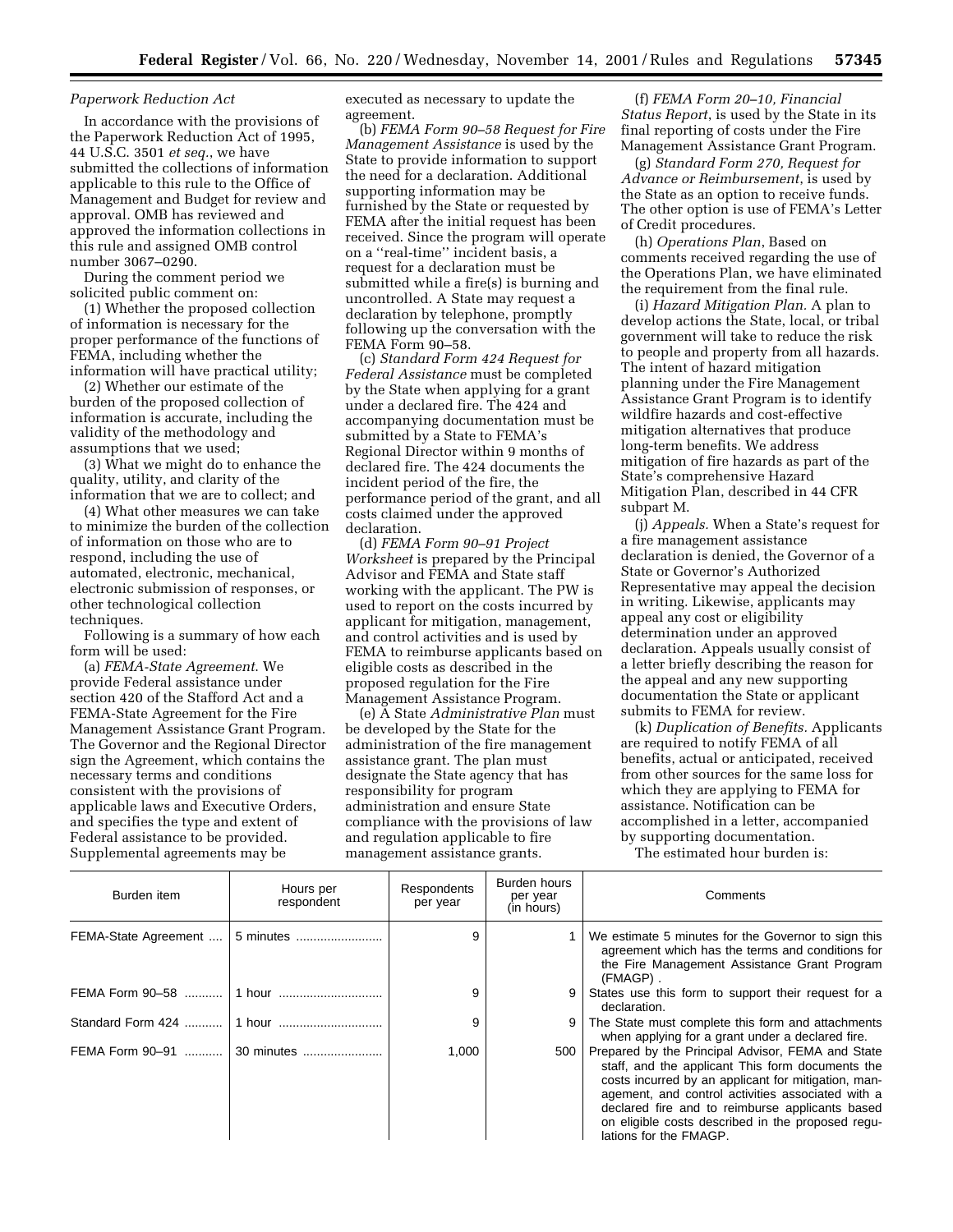| Burden item                                 | Hours per<br>respondent | Respondents<br>per year | Burden hours<br>per year<br>(in hours) | Comments                                                                                                                                                                                                                                                                                                                                                                                                                                     |  |  |
|---------------------------------------------|-------------------------|-------------------------|----------------------------------------|----------------------------------------------------------------------------------------------------------------------------------------------------------------------------------------------------------------------------------------------------------------------------------------------------------------------------------------------------------------------------------------------------------------------------------------------|--|--|
|                                             |                         | 9                       | 9                                      | The State uses this to submit a final reporting of<br>costs for a fire management assistance grant<br>(FMAG).                                                                                                                                                                                                                                                                                                                                |  |  |
| Standard Form 270 or Let-<br>ter of Credit. | 30 minutes              | 9                       | 5                                      | The State uses this form as an option to receive<br>funds. The other option is use of FEMA's Letter of<br>Credit procedures                                                                                                                                                                                                                                                                                                                  |  |  |
| State Administrative Plan                   | 8 hour                  | 9                       |                                        | The State must develop this plan for administration<br>of the FMAG.                                                                                                                                                                                                                                                                                                                                                                          |  |  |
| State Hazard Mitigation<br>Plan.            |                         | 9                       | 1440                                   | A plan to develop actions the State, local, or tribal<br>government will take to reduce the risk to people<br>and property from all hazards. The State Hazard<br>Mitigation Plan is to identify wildfire hazards and<br>to implement actions that produce continual bene-<br>fits and have a long-term impact. Mitigation of fire<br>hazards are part of the State's comprehensive<br>Hazard Mitigation Plan, 44 CFR Part 206, Subpart<br>M. |  |  |
|                                             |                         | 20                      | 20                                     | Appeals usually consist of a letter briefly describing<br>the reason for the appeal and any new supporting<br>evidence for review.                                                                                                                                                                                                                                                                                                           |  |  |
|                                             |                         | 20                      | 20                                     | Notification consists of a letter and supporting docu-<br>mentation.                                                                                                                                                                                                                                                                                                                                                                         |  |  |
|                                             |                         |                         | 2,085                                  |                                                                                                                                                                                                                                                                                                                                                                                                                                              |  |  |

For the purposes of this rule we estimate the following annual cost burdens:

| Requests from:    | Number re-<br>quests | Est'd hours/<br>requester | Cost/hour  | Costs/year         |
|-------------------|----------------------|---------------------------|------------|--------------------|
|                   | .000                 | 172<br>0.52               | \$40<br>20 | \$61,812<br>10,400 |
| Totals Costs/Year |                      |                           |            | \$80,240           |

#### *Executive Order 13132, Federalism*

This rule involves no policies that have federalism implications under Executive Order 13132, Federalism, dated August 4, 1999. The rule establishes the administrative requirements for the Fire Management Assistance Grant Program in applying for and receiving Federal grants. It involves no preemption of State law nor does it limit State policymaking discretion. Nevertheless, in the course of designing the Fire Management Assistance Grant Program, we met with State emergency managers and foresters, and representatives from Tribal governments and the Forest Service, USDA, in January 2001 to gather input on the failings of the Fire Suppression Assistance Program and to see what steps we could take to improve the delivery of assistance under the Fire Management Assistance Grant Program. Based upon their input, we drafted this rule. Both FEMA and State concerns and the extent to which this rule meets those concerns are set out earlier in the preamble.

*Executive Order 13175, Consultation and Coordination With Indian Tribal Governments*

We have reviewed the proposed rule under Executive Order 13175, which became effective on February 6, 2001. Under the Fire Management Assistance Grant Program, tribal governments will have the option to submit requests for fire management assistance declarations directly to us and to serve as ''Grantee,'' carrying out ''State'' roles when a grant application under the declaration has been approved

In reviewing the rule, we find that the rule does not have ''tribal implications'' as defined in Executive Order 13175 because it will not have a substantial direct effect on one or more Indian tribal governments, on the relationship between the Federal Government and Indian tribal governments, or on the distribution of power and responsibilities between the Federal Government and Indian tribal governments. Moreover, the rule does not impose substantial direct compliance costs on tribal governments, nor does it preempt tribal law, impair treaty rights or limit the self-governing powers of tribal governments.

#### **List of Subjects**

# *44 CFR Part 2*

Administrative practice and procedure.

#### *44 CFR Part 9*

Flood Plains, Reporting and recordkeeping requirements.

# *44 CFR Part 10*

Environmental impact statements.

#### *44 CFR Part 204*

Administrative practice and procedure, Fire management assistance, Grant programs-fire management, Reporting and recordkeeping requirements.

#### *44 CFR Part 206*

Administrative practice and procedure, Community facilities, Disaster Assistance, Grant programs, Loan programs, Reporting and recordkeeping requirements.

Accordingly, amend 44 CFR, chapter I as follows: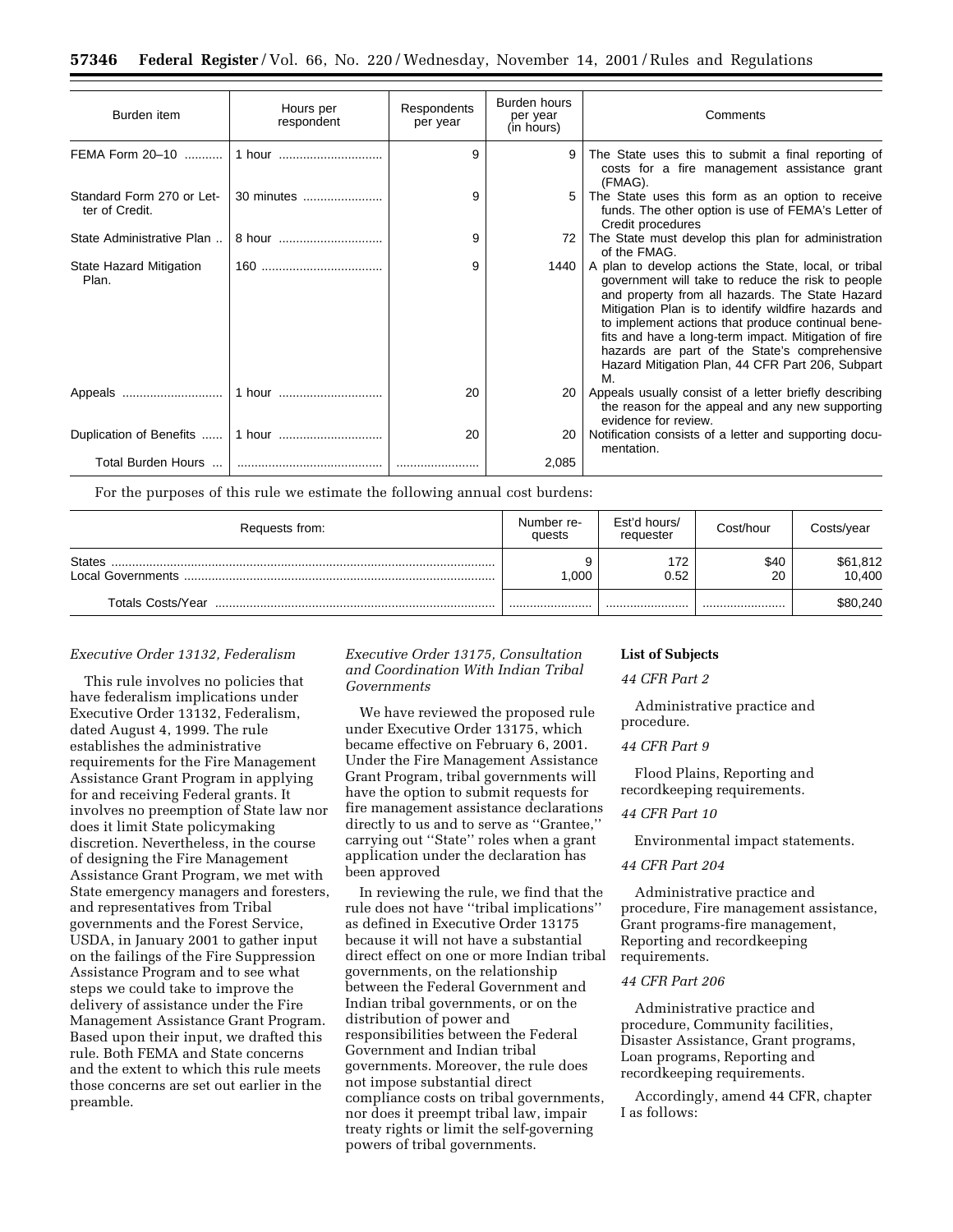#### **PART 2—ORGANIZATION, FUNCTIONS, AND DELEGATIONS OF AUTHORITY**

1. The authority citation for Part 2 continues to read as follows:

**Authority:** 5 U.S.C. 552; Reorganization Plan No. 3 of 1978, 5 U.S.C. App. 1; E.O. 12127, 3 CFR, 1979 Comp., p. 376; E.O. 12148, as amended, 3 CFR, 1979 Comp., p. 412.

#### **§ 2.81 [Amended]**

2. In 44 CFR 2.81 amend the list of current OMB control numbers by inserting ''204......3067–0290'' between ''151 subpart B'' and ''205.33''.

## **PART 9—FLOODPLAIN MANAGEMENT AND PROTECTION OF WETLANDS**

3. Revise the authority for Part 9 to read as follows:

**Authority:** E.O. 11988 of May 24, 1977. 3 CFR, 1977 Comp., p. 117; E.O. 11990 of May 24 1977, 3 CFR, 1977 Comp. p. 121; Reorganization Plan No. 3 of 1978, 43 FR 41943, 3 CFR, 1978 Comp., p. 329; E.O. 12127 of March 31, 1979, 44 FR 19367, 3 CFR, 1979 Comp., p. 376; E.O. 12148 of July 20, 1979, 44 FR 43239, 3 CFR, 1979 Comp., p. 412, as amended.; E.O. 12127; E.O. 12148; 42 U.S.C. 5201.

# **§ 9.5 [Amended]**

4. Revise 44 CFR 9.5 (c)(6), to read ''Fire Management Assistance (Section 420).''

# **PART 10—ENVIRONMENTAL CONSIDERATIONS**

5. The authority for Part 10 continues to read as follows:

**Authority:** 42 U.S.C. 4321 *et seq.*; E.O. 11514 of March 7, 1970, 35 FR 4247, as amended by E.O. 11991 of March 24, 1977, 3 CFR, 1977 Comp., p. 123; Reorganization Plan No. 3 of 1978, 43 FR 41943, 3 CFR, 1978 Comp., p. 329; E.O. 12127 of March 31, 1979, 44 FR 19367, 3 CFR, 1979 Comp., p. 376; E.O. 12148 of July 20, 1979, 44 FR 43239, 3 CFR, 1979 Comp., p. 412, as amended.

#### **§ 10.8 [Amended]**

6. Revise 44 CFR 10.8 (d)(2)(xix)(N) to read ''Fire Management Assistance Grants.''

7. Add Part 204 to read as follows:

# **PART 204—FIRE MANAGEMENT ASSISTANCE GRANT PROGRAM**

#### **Subpart A—General**

- Sec.<br>204.1 Purpose.
- 204.2 Scope.

204.3 Definitions used throughout this part. 204.4–204.20 [Reserved]

### **Subpart B—Declaration Process**

204.21 Fire management assistance declaration criteria.

- 204.22 Submitting a request for a fire management assistance declaration.
- 204.23 Processing a request for a fire management assistance declaration.
- 204.24 Determination on request for a fire management assistance declaration.
- 204.25 FEMA-State Agreement for Fire
- Management Assistance Grant Program. 204.26 Appeal of fire management
- assistance declaration denial. 204.27–204.40 [Reserved]

#### **Subpart C—Eligibility**

- 204.41 Applicant eligibility.
- 204.42 Eligible costs.
- 204.43 Ineligible costs.
- 204.44–204.50 [Reserved]

# **Subpart D—Grant Application Procedures**

- 204.51 Application and approval procedures for a fire management assistance grant.
- 204.52 Application and approval procedures for a subgrant under a fire management assistance grant.
- 204.53 Certifying costs and payments.
- 204.54 Appeals.
- 204.55–204.60 [Reserved]

## **Subpart E—Grant Administration**

204.61 Cost share.

- 204.62 Duplication and recovery of assistance.
- 204.63 Allowable costs.
- 204.64 Reporting and audit requirements.

**Authority:** Robert T. Stafford Disaster Relief and Emergency Assistance Act, 42 U.S.C. 5121–5206; Reorganization Plan No. 3 of 1978, 43 FR 41943, 3 CFR, 1978 Comp., p. 329; E.O. 12127, 44 FR 19367, 3 CFR, 1979 Comp., p. 376; E.O. 12148, 44 FR 43239, 3 CFR, 1979 Comp., p. 412; and E.O. 12673, 54 FR 12571, 3 CFR, 1989 Comp., p. 214.

#### **Subpart A—General**

#### **§ 204.1 Purpose.**

This part provides information on the procedures for the declaration and grants management processes for the Fire Management Assistance Grant Program in accordance with the provisions of section 420 of the Stafford Act. This part also details applicant eligibility and the eligibility of costs to be considered under the program. We (FEMA) will actively work with State and Tribal emergency managers and foresters on the efficient delivery of fire management assistance as directed by this part.

#### **§ 204.2 Scope.**

This part is intended for those individuals responsible for requesting declarations and administering grants under the Fire Management Assistance Grant Program, as well as those applying for assistance under the program.

#### **§ 204.3 Definitions used throughout this part.**

*Applicant.* A State or Indian tribal government submitting an application to us for a fire management assistance grant, or a State, local, or Indian tribal government submitting an application to the Grantee for a subgrant under an approved fire management assistance grant.

*Associate Director.* The Associate Director or Assistant Director, as applicable, of the Readiness, Response and Recovery Directorate of FEMA, or his/her designated representative.

*Declared fire.* An uncontrolled fire or fire complex, threatening such destruction as would constitute a major disaster, which the Associate Director has approved in response to a State's request for a fire management assistance declaration and in accordance with the criteria listed in § 204.21.

*Demobilization.* The process and procedures for deactivating, disassembling, and transporting back to their point of origin all resources that had been provided to respond to and support a declared fire.

*FEMA Form 90–91.* see Project Worksheet.

*Fire complex.* Two or more individual fires located in the same general area, which are assigned to a single Incident Commander.

*Governor's Authorized Representative (GAR).* The person empowered by the Governor to execute, on behalf of the State, all necessary documents for fire management assistance, including the request for a fire management assistance declaration.

*Grant.* An award of financial assistance, including cooperative agreements, by FEMA to an eligible Grantee. The grant award will be based on the projected amount of total eligible costs for which a State submits an application and that FEMA approves related to a declared fire.

*Grantee.* The Grantee is the government to which a grant is awarded which is accountable for the use of the funds provided. The Grantee is the entire legal entity even if only a particular component of the entity is designated in the grant award document. Generally, the State, as designated in the FEMA-State Agreement for the Fire Management Assistance Grant Program, is the Grantee. However, after a declaration, an Indian tribal government may choose to be a Grantee, or it may act as a subgrantee under the State. An Indian tribal government acting as Grantee will assume the responsibilities of a ''state'', as described in this Part, for the purpose of administering the grant.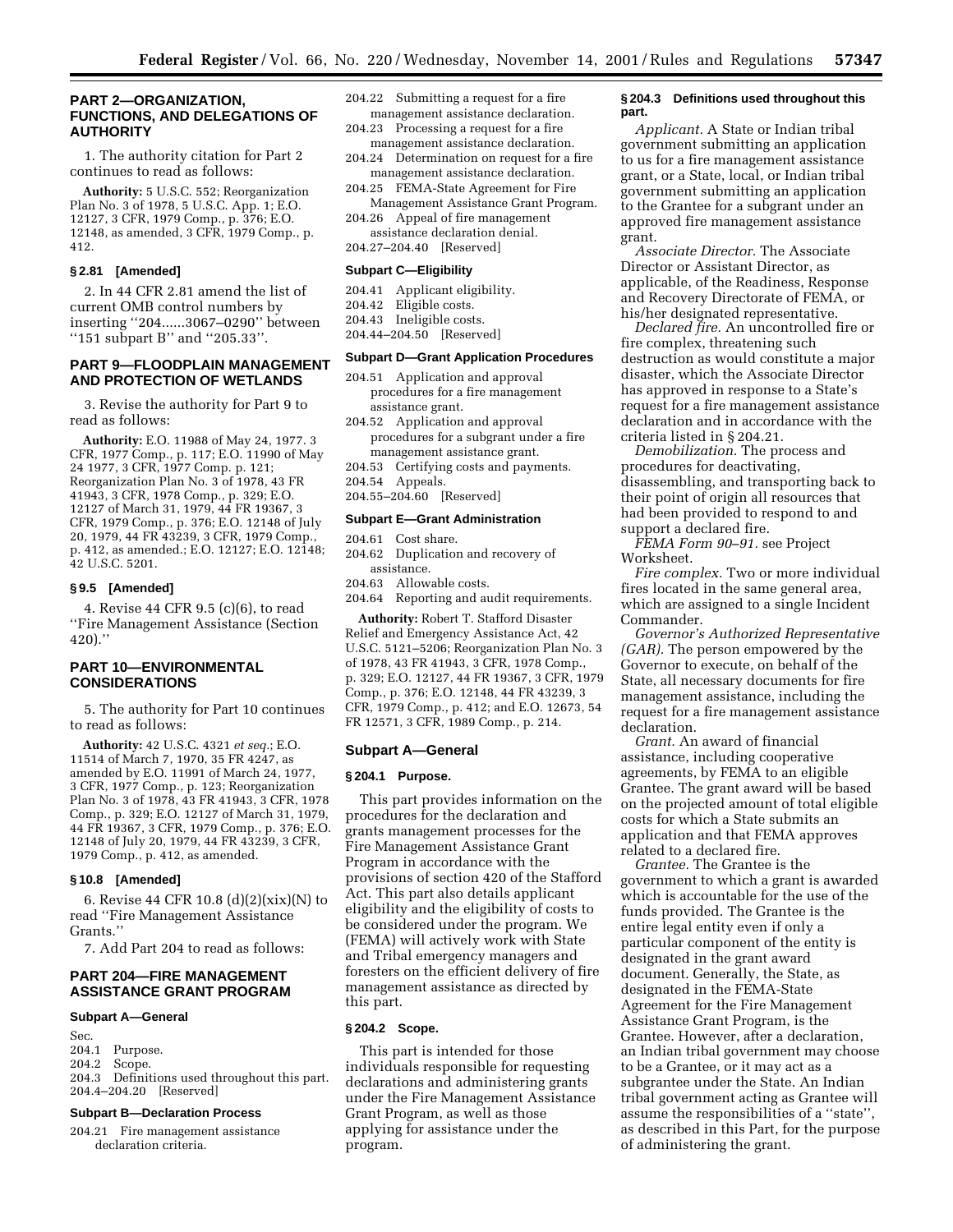*Hazard mitigation plan.* A plan to develop actions the State, local, or tribal government will take to reduce the risk to people and property from all hazards. The intent of hazard mitigation planning under the Fire Management Assistance Grant Program is to identify wildfire hazards and cost-effective mitigation alternatives that produce long-term benefits. We address mitigation of fire hazards as part of the State's comprehensive Hazard Mitigation Plan, described in 44 CFR part 206, subpart M.

*Incident commander.* The ranking official responsible for overseeing the management of fire operations, planning, logistics, and finances of the field response.

*Incident period.* The time interval during which the declared fire occurs. The Regional Director, in consultation with the Governor's Authorized Representative and the Principal Advisor, will establish the incident period. Generally, costs must be incurred during the incident period to be considered eligible.

*Indian tribal government.* An Indian tribal government is any Federally recognized governing body of an Indian or Alaska Native tribe, band, nation, pueblo, village, or community that the Secretary of Interior acknowledges to exist as an Indian tribe under the Federally Recognized Tribe List Act of 1994, 25 U.S.C. 479a. This does not include Alaska Native corporations, the ownership of which is vested in private individuals.

*Individual assistance.* Supplementary Federal assistance provided under the Stafford Act to individuals and families adversely affected by a major disaster or an emergency. Such assistance may be provided directly by the Federal Government or through State or local governments or disaster relief organizations. For further information, see subparts D, E, and F of part 206.

*Local government.* A local government is any county, municipality, city, town, township, public authority, school district, special district, intrastate district, council of governments (regardless of whether the council of governments is incorporated as a nonprofit corporation under State law), regional or interstate government entity, or agency or instrumentality of a local government; any Indian tribal government or authorized tribal organization, or Alaska Native village or organization; and any rural community, unincorporated town or village, or other public entity, for which an application for assistance is made by a State or political subdivision of a State.

*Mitigation, management, and control.* Those activities undertaken, generally during the incident period of a declared fire, to minimize immediate adverse effects and to manage and control the fire. Eligible activities may include associated emergency work and prepositioning directly related to the declared fire.

*Mobilization.* The process and procedures used for activating, assembling, and transporting all resources that the Grantee requested to respond to support a declared fire.

*Performance Period.* The time interval designated in block 13 on the Application for Federal Assistance (Standard Form 424) for the Grantee and all subgrantees to submit eligible costs and have those costs processed, obligated, and closed out by FEMA.

*Pre-positioning.* Moving existing fire prevention or suppression resources from an area of lower fire danger to one of higher fire danger in anticipation of an increase in fire activity likely to constitute the threat of a major disaster.

*Principal advisor.* An individual appointed by the Forest Service, United States Department of Agriculture, or Bureau of Land Management, Department of the Interior, who is responsible for providing FEMA with a technical assessment of the fire or fire complex for which a State is requesting a fire management assistance declaration. The Principal Advisor also frequently participates with FEMA on other wildland fire initiatives.

*Project worksheet.* FEMA Form 90–91, which identifies actual costs incurred by eligible applicants as a result of the eligible firefighting activities.

*Public assistance.* Supplementary Federal assistance provided under the Stafford Act to State and local governments or certain private, nonprofit organizations for eligible emergency measures and repair, restoration, and replacement of damaged facilities. For further information, see Subparts G and H of Part 206.

*Regional Director.* A director of a regional office of FEMA, or his/her designated representative.

*Request for Federal Assistance.* See Standard Form (SF) 424.

*Standard Form (SF) 424.* The SF 424 is the Request for Federal Assistance. This is the form the State submits to apply for a grant under a fire management assistance declaration.

*Subgrant.* An award of financial assistance under a grant by a Grantee to an eligible subgrantee.

*Subgrantee.* An applicant that is awarded a subgrant and is accountable to the Grantee for the use of grant funding provided.

*Threat of a major disaster.* The potential impact of the fire or fire complex is of a severity and magnitude that would result in a presidential major disaster declaration for the Public Assistance Program, the Individual Assistance Program, or both.

*Uncontrolled fire.* Any fire not safely confined to predetermined control lines as established by firefighting resources. *We, our, us* mean FEMA.

# **§§ 204.4–204.20 [Reserved]**

#### **Subpart B—Declaration Process**

#### **§ 204.21 Fire management assistance declaration criteria.**

(a) *Determinations.* We will approve declarations for fire management assistance when the Associate Director determines that a fire or fire complex threatens such destruction as would constitute a major disaster.

(b) *Evaluation criteria.* We will evaluate the threat posed by a fire or fire complex based on consideration of the following specific criteria:

(1) Threat to lives and improved property, including threats to critical facilities/infrastructure, and critical watershed areas;

(2) Availability of State and local firefighting resources;

(3) High fire danger conditions, as indicated by nationally accepted indices such as the National Fire Danger Ratings System;

(4) Potential major economic impact.

#### **§ 204.22 Submitting a request for a fire management assistance declaration.**

The Governor of a State, or the Governor's Authorized Representative (GAR), may submit a request for a fire management assistance declaration. The request must be submitted while the fire is burning uncontrolled and threatens such destruction as would constitute a major disaster. The request must be submitted to the Regional Director and should address the relevant criteria listed in § 204.21, with supporting documentation that contains factual data and professional estimates on the fire or fire complex. To ensure that we can process a State's request for a fire management assistance declaration as expeditiously as possible, the State should transmit the request by telephone, promptly followed by written documentation (FEMA Form 90–58).

#### **§ 204.23 Processing a request for a fire management assistance declaration.**

(a) In processing a State's request for a fire management assistance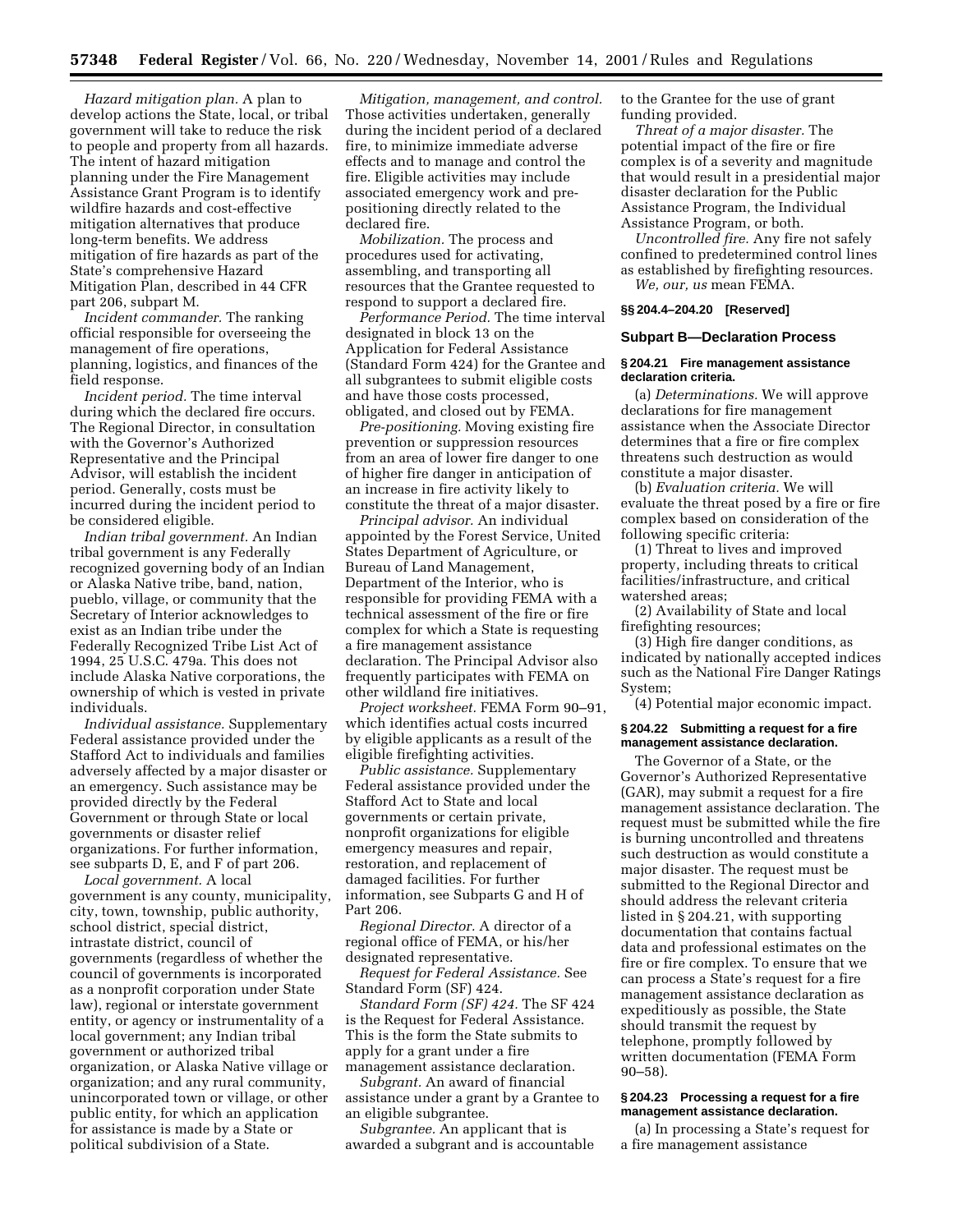declaration, the Regional Director, in coordination with the Principal Advisor, will verify the information submitted in the State's request.

(b) The Regional Director will then forward the State's request to the Associate Director for determination along with the Principal Advisor's Assessment and the Regional Summary.

(1) *Principal Advisor's Assessment.* The Principal Advisor, at the request of the Regional Director, is responsible for providing us with a technical assessment of the fire or fire complex for which the State is requesting a fire management assistance declaration. The Principal Advisor may consult with State agencies, usually emergency management or forestry, as well as the Incident Commander, in order to provide us with an accurate assessment.

(2) *Regional summary and recommendation.* Upon obtaining all necessary information on the fire or fire complex from the State and the Principal Advisor, the Regional Director will provide the Associate Director with a summary and recommendation to accompany the State's request. The summary and recommendation should include a discussion of the threat of a major disaster.

# **§ 204.24 Determination on request for a fire management assistance declaration.**

The Associate Director will review all information submitted in the State's request along with the Principal Advisor's assessment and Regional summary and render a determination. The determination will be based on the conditions of the fire or fire complex existing at the time of the State's request. When possible, the Associate Director will evaluate the request and make a determination within several hours. Once the Associate Director makes a determination, the Associate Director will promptly notify the Regional Director. The Regional Director will then inform the State of the determination.

#### **§ 204.25 FEMA–State agreement for fire management assistance grant program.**

(a) After a State's request for a fire management assistance declaration has been approved, the Governor and Regional Director will enter into a standing FEMA–State Agreement (the Agreement) for the declared fire and for future declared fires in that calendar year. The State must have a signed and up-to-date FEMA–State Agreement before receiving Federal funding for fire management assistance grants. FEMA will provide no funding absent a signed and up-to-date Agreement. An Indian tribal government serving as Grantee,

must sign a FEMA–Tribal Agreement, modeled upon the FEMA–State Agreement.

(b) The Agreement states the understandings, commitments, and conditions under which we will provide Federal assistance, including the cost share provision and articles of agreement necessary for the administration of grants approved under fire management assistance declarations. The Agreement must also identify the State legislative authority for firefighting, as well as the State's compliance with the laws, regulations, and other provisions applicable to the Fire Management Assistance Grant Program.

(c) For each subsequently declared fire within the calendar year, the parties must add a properly executed amendment, which defines the incident period and contains the official declaration number. Other amendments modifying the standing Agreement may be added throughout the year to reflect changes in the program or signatory parties.

#### **§ 204.26 Appeal of fire management assistance declaration denial.**

(a) *Submitting an appeal.* When we deny a State's request for a fire management assistance declaration, the Governor or GAR may appeal the decision in writing within 30 days after the date of the letter denying the request. The State should submit this one-time request for reconsideration in writing, with appropriate additional information, to the Associate Director through the Regional Director. The Associate Director will notify the State of his/her determination on the appeal, in writing, within 90 days of receipt of the appeal or the receipt of additional requested information.

(b) *Requesting a time-extension.* The Associate Director may extend the 30 day period provided that the Governor or the GAR submits a written request for such an extension within the 30-day period. The Associate Director will evaluate the need for an extension based on the reasons cited in the request and either approve or deny the request for an extension.

#### **§§ 204.27–204.40 [Reserved]**

#### **Subpart C—Eligibility**

#### **§ 204.41 Applicant eligibility.**

(a) The following entities are eligible to apply through a State Grantee for a subgrant under an approved fire management assistance grant:

- (1) State agencies;
- (2) Local governments; and
- (3) Indian tribal governments.

(b) Entities that are not eligible to apply for a subgrant as identified in (a), such as privately owned entities and volunteer firefighting organizations, may be reimbursed through a contract or compact with an eligible applicant for eligible costs associated with the fire or fire complex.

(c) Eligibility is contingent upon a finding that the Incident Commander or comparable State official requested the applying entity's resources.

(d) The activities performed must be the legal responsibility of the applying entity, required as the result of the declared fire, and located within the designated area.

#### **§ 204.42 Eligible costs.**

(a) *General.* (1) All eligible work and related costs must be associated with the incident period of a declared fire.

(2) Before obligating Federal funds the Regional Director must review and approve the initial grant application, along with Project Worksheets submitted with the application and any subsequent amendments to the application.

(3) Grantees will award Federal funds to subgrantees under State law and procedure and complying with 44 CFR part 13.

(b) *Equipment and supplies.* Eligible costs include:

(1) Personal comfort and safety items normally provided by the State under field conditions for firefighter health and safety, including:

(2) Firefighting supplies, tools, materials, expended or lost, to the extent not covered by reasonable insurance, will be replaced with comparable items.

(3) Operation and maintenance costs of publicly owned, contracted, rented, or volunteer firefighting department equipment used in eligible firefighting activities to the extent any of these costs are not included in applicable equipment rates.

(4) Use of U.S. Government-owned equipment based on reasonable costs as billed by the Federal agency and paid by the State. (Only direct costs for use of Federal Excess Personal Property (FEPP) vehicles and equipment on loan to State Forestry and local cooperators may be eligible.)

(5) Repair of equipment damaged in firefighting activities to the extent not covered by reasonable insurance. We will use the lowest applicable equipment rates, or other rates that we determine, to calculate the eligible cost of repairs.

(6) Replacement of equipment lost or destroyed in firefighting activities, to the extent not covered by reasonable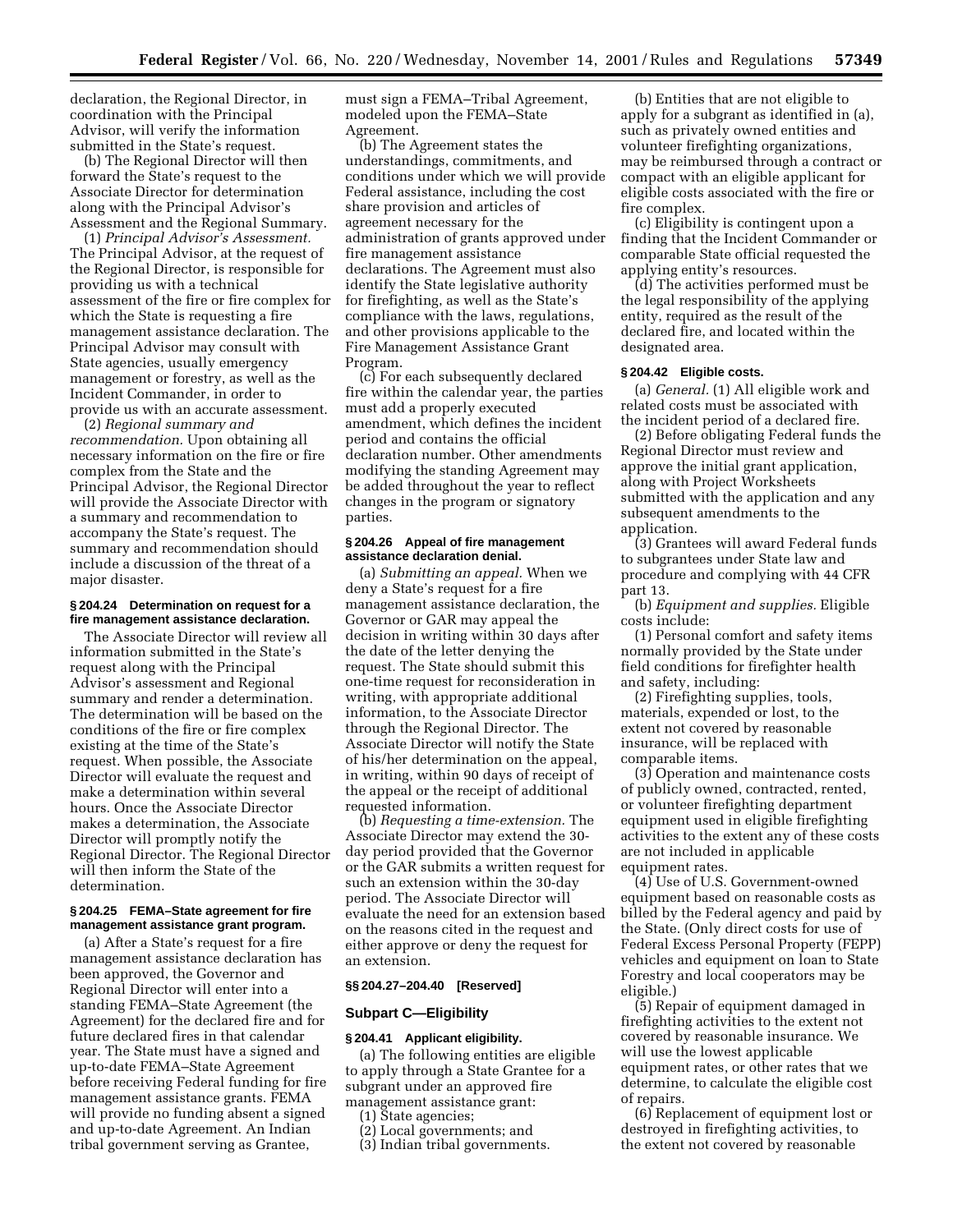insurance, will be replaced with comparable equipment.

(b) *Labor costs.* Eligible costs include: (1) Overtime for permanent or

reassigned State and local employees. (2) Regular time and overtime for

temporary and contract employees hired to perform fire-related activities.

(d) *Travel and per diem costs.* Eligible costs include:

(1) Travel and per diem of employees who are providing services directly associated with eligible fire-related activities may be eligible.

(2) Provision of field camps and meals when made available in place of per diem;

(e) *Pre-positioning Costs.* (1) The actual costs of pre-positioning Federal, out-of-State (including compact), and international resources for a limited period may be eligible when those resources are used in response to a declared fire.

(2) The Regional Director must approve all pre-positioning costs.

(i) Upon approval of a State's request for a fire management assistance declaration by the Associate Director, the State should immediately notify the Regional Director of its intention to seek funding for pre-positioning resources.

(ii) The State must document the number of pre-positioned resources to be funded and their respective locations throughout the State, estimate the cost of the pre-positioned resources that were used on the declared fire and the amount of time the resources were prepositioned, and provide a detailed explanation of the need to fund the prepositioned resources .

(iii) The State will base the detailed explanation on recognized scientific indicators, that include, but are not limited to, drought indices, short-term weather forecasts, the current number of fires burning in the State, and the availability of in-State firefighting resources. The State may also include other quantitative indicators with which to measure the increased risk of the threat of a major disaster.

(iv) Based on the information contained in the State's notification, the Regional Director will determine the number of days of pre-positioning to be approved for Federal funding, up to a maximum of 21 days before the fire declaration.

(3) Upon rendering his/her determination on pre-positioning costs, the Regional Director will notify the Associate Director of his/her determination.

(f) *Emergency work.* We may authorize the use of section 403 of the Stafford Act, Essential Assistance, under an approved fire management assistance

grant when directly related to the mitigation, management, and control of the declared fire. Essential assistance activities that may be eligible include, but are not limited to, police barricading and traffic control, extraordinary emergency operations center expenses, evacuations and sheltering, search and rescue, arson investigation teams, public information, and the limited removal of trees that pose a threat to the general public.

(g) *Temporary repair of damage caused by firefighting activities.* Temporary repair of damage caused by eligible firefighting activities listed in this subpart involves short-term actions to repair damage directly caused by the firefighting effort or activities. This includes minimal repairs to bulldozer lines, camps, and staging areas to address safety concerns; as well as minimal repairs to facilities damaged by the firefighting activities such as fences, buildings, bridges, roads, etc. All temporary repair work must be completed within thirty days of the close of the incident period for the declared fire.

(h) *Mobilization and demobilization.* Costs for mobilization to, and demobilization from, a declared fire may be eligible for reimbursement. Demobilization may be claimed at a delayed date if deployment involved one or more declared fires. If resources are being used on more than one declared fire, mobilization and demobilization costs must be claimed against the first declared fire.

(i) *Fires on co-mingled Federal/State lands.* Reasonable costs for the mitigation, management, and control of a declared fire burning on co-mingled Federal and State land may be eligible in cases where the State has a responsibility for suppression activities under an agreement to perform such action on a non-reimbursable basis. (This provision is an exception to normal FEMA policy under the Stafford Act and is intended to accommodate only those rare instances that involve State firefighting on a Stafford Act section 420 fire incident involving comingled Federal/State and privatelyowned forest or grassland.)

#### **§ 204.43 Ineligible costs.**

Costs not directly associated with the incident period are ineligible. Ineligible costs include the following:

(a) Costs incurred in the mitigation, management, and control of undeclared fires;

(b) Costs related to planning, presuppression (*i.e.,* cutting fire-breaks without the presence of an imminent threat, training, road widening, and

other similar activities), and recovery (*i.e.,* land rehabilitation activities, such as seeding, planting operations, and erosion control, or the salvage of timber and other materials, and restoration of facilities damaged by fire);

(c) Costs for the straight or regular time salaries and benefits of a subgrantee's permanently employed or reassigned personnel;

(d) Costs for mitigation, management, and control of a declared fire on comingled Federal land when such costs are reimbursable to the State by a Federal agency under another statute (See 44 CFR part 51);

(e) Fires fought on Federal land are generally the responsibility of the Federal Agency that owns or manages the land. Costs incurred while fighting fires on federally owned land are not eligible under the Fire Management Assistance Grant Program except as noted in § 204.42(i).

#### **§§ 204.44–204.50 [Reserved]**

#### **Subpart D—Application Procedures**

#### **§ 204.51 Application and approval procedures for a fire management assistance grant.**

(a) *Preparing and submitting an application.* (1) After the approval of a fire management assistance declaration, the State may submit an application package for a grant to the Regional Director. The application package must include the SF 424 (Request for Federal Assistance) and FEMA Form 20–16a (Summary of Assurances—Nonconstruction Programs), as well as supporting documentation for the budget.

(2) The State should submit its grant application within 9 months of the declaration. Upon receipt of the written request from the State, the Regional Director may grant an extension for up to 3 months. The State's request must include a justification for the extension.

(b) *Fire cost threshold.* (1) We will approve the initial grant award to the State when we determine that the State's application demonstrates either of the following:

(i) Total eligible costs for the declared fire meet or exceed the individual fire cost threshold; or

(ii) Total costs of all declared and non-declared fires for which a State has assumed responsibility in a given calendar year meet the cumulative fire cost threshold.

(2) The individual fire cost threshold for a State is the greater of the following: (i) \$100,000; or

(ii) Five percent  $\times$  \$1.07  $\times$  the State population, adjusted annually for inflation using the Consumer Price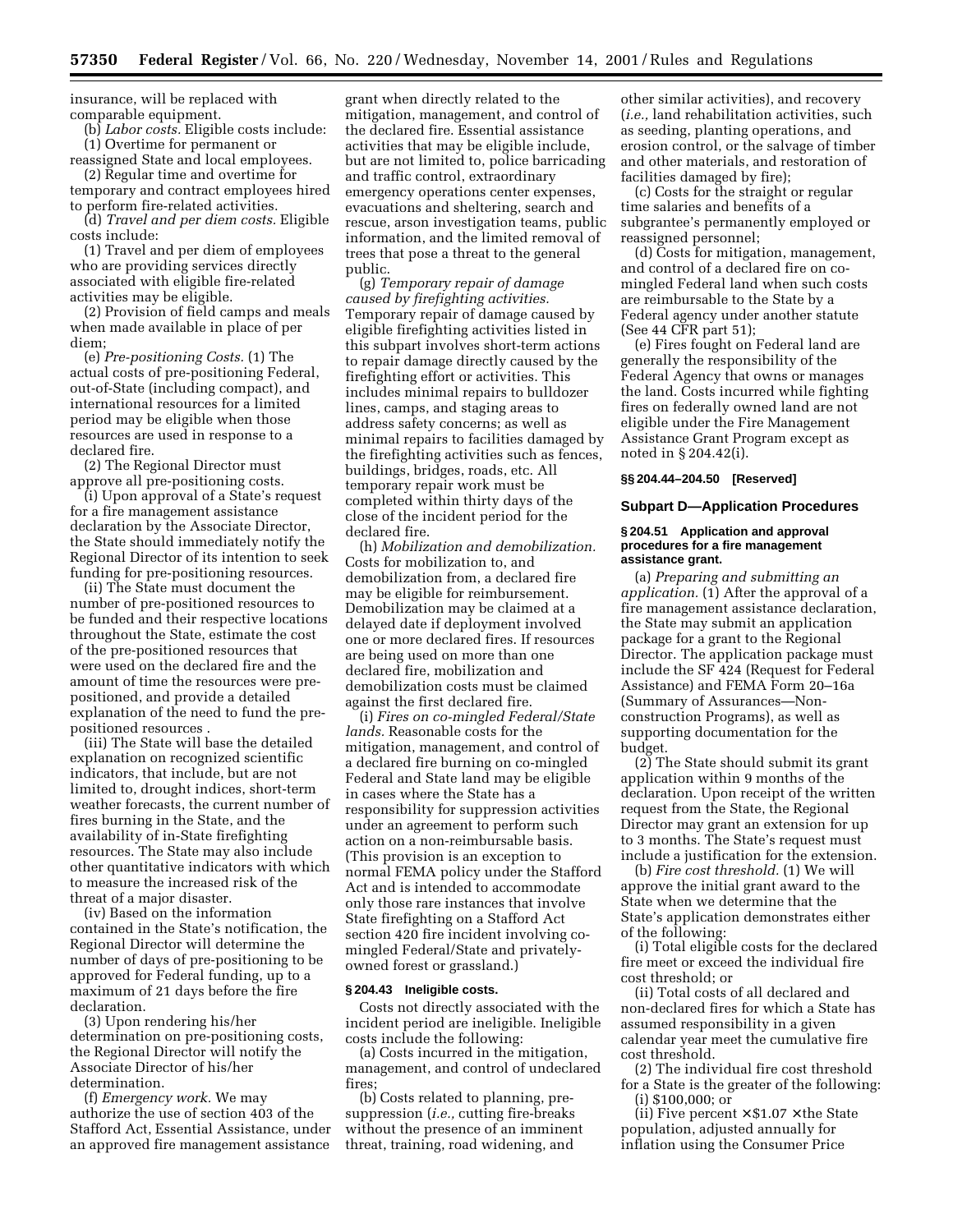Index for All Urban Consumers published annually by the Department of Labor.

(3) The cumulative fire cost threshold for a State is the greater of the following: (i) \$500,000; or

(ii) Three times the five percent  $\times$  $$1.07 \times$  the State population as described in § 204.51(b)(2)(ii).

(4) States must document the total eligible costs for a declared fire on Project Worksheets, which they must submit with the grant application.

(5) We will not consider the costs of pre-positioning resources for the purposes of determining whether the grant application meets the fire cost threshold.

(6) When the State's total eligible costs associated with the fire management assistance declaration meet or exceed the fire cost threshold eligible costs will be cost shared in accordance with § 204.61.

(c) *Approval of the State's grant application.* The Regional Director has 45 days from receipt the State's grant application or an amendment to the State's grant application, including attached supporting Project Worksheet(s), to review and approve or deny the grant application or amendment; or to notify the Grantee of a delay in processing funding.

(d) *Obligation of the grant.* Before we approve the State's grant application, the State must have an up-to-date State Administrative Plan and a Hazard Mitigation Plan that has been reviewed and approved by the Regional Director. Once these plans are approved by the Regional Director, the State's grant application may be approved and we may begin to obligate the Federal share of funding for subgrants to the Grantee.

(1) State administrative plan.

(i) The State must develop an Administrative Plan (or have a current Administrative Plan on file with FEMA) that describes the procedures for the administration of the Fire Management Assistance Grant Program. The Plan will include, at a minimum, the items listed below:

(A) The designation of the State agency or agencies which will have responsibility for program administration.

(B) The identification of staffing functions for the Fire Management Assistance Program, the sources of staff to fill these functions, and the management and oversight responsibilities of each.

(C) The procedures for:

(*1*) Notifying potential applicants of the availability of the program;

(*2*) Assisting FEMA in determining applicant eligibility;

(*3*) Submitting and reviewing subgrant applications;

(*4*) Processing payment for subgrants; (*5*) Submitting, reviewing, and accepting subgrant performance and financial reports;

(*6*) Monitoring, close-out, and audit and reconciliation of subgrants;

(*7*) Recovering funds for disallowed costs;

(*8*) Processing appeal requests and requests for time extensions; and

(*9*) Providing technical assistance to applicants and subgrant recipients, including briefings for potential applicants and materials on the application procedures, program eligibility guidance and program deadlines.

(ii) The Grantee may request the Regional Director to provide technical assistance in the preparation of the State Administrative Plan.

(2) Hazard Mitigation Plan. As a requirement of receiving funding under a fire management assistance grant a State or tribal organization, acting as Grantee, must:

(i) Develop a Hazard Mitigation Plan in accordance with 44 CFR part 206, subpart M, that addresses wildfire risks and mitigation measures; or

(ii) Incorporate wildfire mitigation into the existing Hazard Mitigation Plan developed and approved under 44 CFR part 206, subpart M that also addresses wildfire risk and contains a wildfire mitigation strategy and related mitigation initiatives.

#### **§ 204.52 Application and approval procedures for a subgrant under a fire management assistance grant.**

(a) *Request for Fire Management Assistance.* (1) State, local, and tribal governments interested in applying for subgrants under an approved fire management assistance grant must submit a Request for Fire Management Assistance to the Grantee in accordance with State procedures and within timelines set by the Grantee, but no longer than 30 days after the close of the incident period.

(2) The Grantee will review and forward the Request to the Regional Director for final review and determination. The Grantee may also forward a recommendation for approval of the Request to the Regional Director when appropriate.

(3) The Regional Director will approve or deny the request based on the eligibility requirements outlined in § 204.41.

(4) The Regional Director will notify the Grantee of his/her determination; the Grantee will inform the applicant.

*(b) Preparing a Project Worksheet.* (1) Once the Regional Director approves an applicant's Request for Fire Management Assistance, the Regional Director's staff may begin to work with the Grantee and local staff to prepare Project Worksheets (FEMA Form 90– 91).

(2) The Regional Director may request the Principal Advisor to assist in the preparation of Project Worksheets.

(3) The State will be the primary contact for transactions with and on behalf of the applicant.

(c) *Submitting a Project Worksheet.* (1) Applicants should submit all Project Worksheets through the Grantee for approval and transmittal to the Regional Director as amendments to the State's application.

(2) The Grantee will determine the deadline for an applicant to submit completed Project Worksheets, but the deadline must be no later than six months from close of the incident period.

(3) At the request of the Grantee, the Regional Director may grant an extension of up to three months. The Grantee must include a justification in its request for an extension.

(4) Project Worksheets will not be accepted after the deadline and extension specified in paragraphs (c)(2) and (c)(3) of this section has expired.

(5) *\$1,000 Project Worksheet minimum.* When the costs reported are less than \$1,000, that work is not eligible and we will not approve that Project Worksheet.

#### **§ 204.53 Certifying costs and payments.**

(a) By submitting applicants' Project Worksheets to us, the Grantee is certifying that all costs reported on applicant Project Worksheets were incurred for work that was performed in compliance with FEMA laws, regulations, policy and guidance applicable to the Fire Management Assistance Grant Program, as well as with the terms and conditions outlined for the administration of the grant in the FEMA-State Agreement for the Fire Management Assistance Grant Program.

(b) Advancement/Reimbursement for State grant costs will be processed as follows:

(1) Through the U.S. Department of Health and Human Services SMARTLINK system; and

(2) In compliance with 44 CFR 13.21 and U. S. Treasury 31 CFR part 205, Cash Management Improvement Act.

#### **§ 204.54 Appeals.**

An eligible applicant, subgrantee, or grantee may appeal any determination we make related to an application for the provision of Federal assistance according to the procedures below.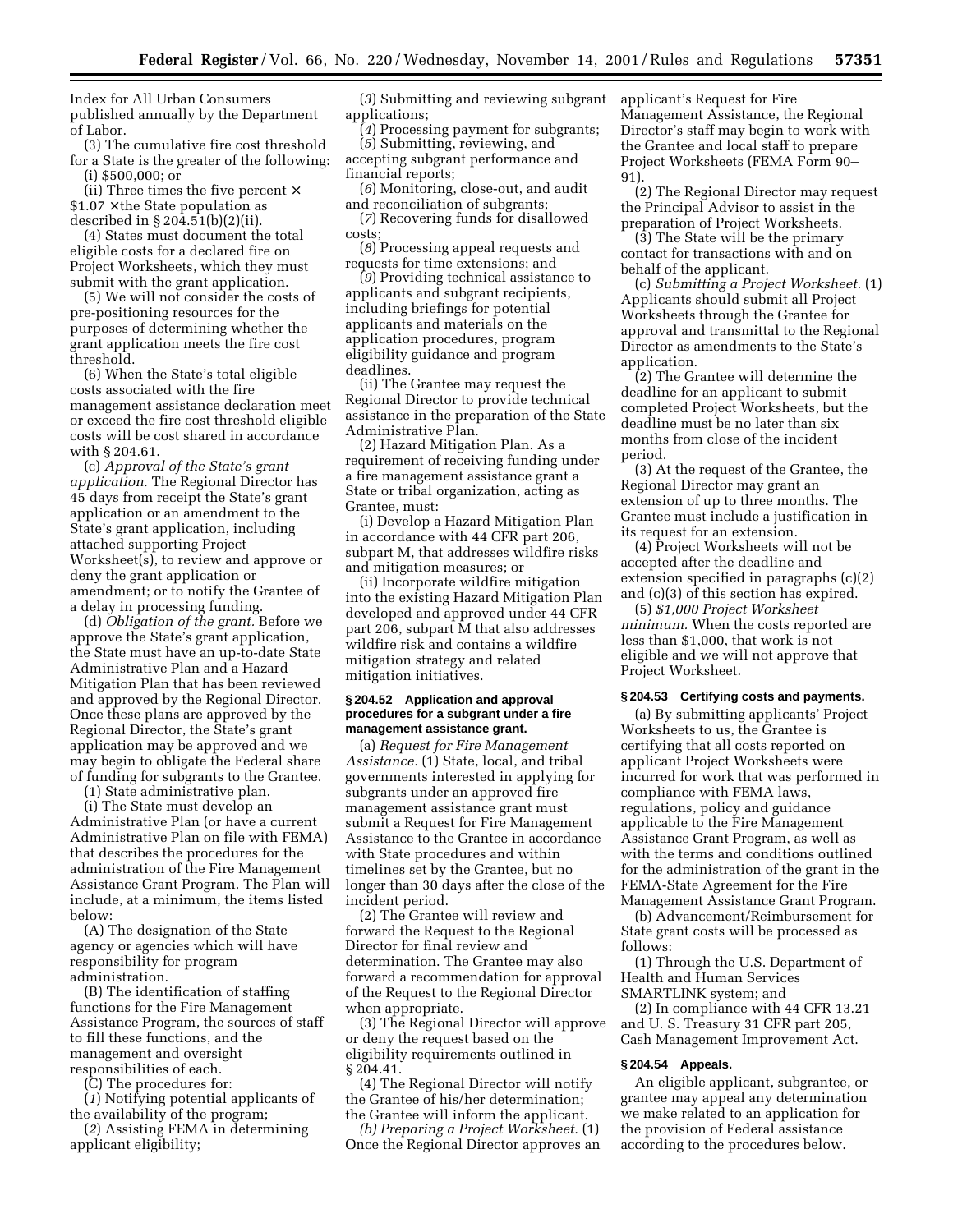(a) *Format and content.* The applicant or subgrantee will make the appeal in writing through the grantee to the Regional Director. The grantee will review and evaluate all subgrantee appeals before submission to the Regional Director. The grantee may make grantee-related appeals to the Regional Director. The appeal will contain documented justification supporting the appellant's position, specifying the monetary figure in dispute and the provisions in Federal law, regulation, or policy with which the appellant believes the initial action was inconsistent.

(b) *Levels of appeal.* (1) The Regional Director will consider first appeals for fire management assistance grant-related decisions under subparts A through E of this part.

(2) The Associate Director will consider appeals of the Regional Director's decision on any first appeal under paragraph (b)(1) of this section.

(c) *Time limits.* (1) Appellants must file appeals within 60 days after receipt of a notice of the action that is being appealed.

(2) The grantee will review and forward appeals from an applicant or subgrantee, with a written recommendation, to the Regional Director within 60 days of receipt.

(3) Within 90 days following receipt of an appeal, the Regional Director (for first appeals) or Associate Director (for second appeals) will notify the grantee in writing of the disposition of the appeal or of the need for additional information. A request by the Regional Director or Associate Director for additional information will include a date by which the information must be provided. Within 90 days following the receipt of the requested additional information or following expiration of the period for providing the information, the Regional Director or Associate Director will notify the grantee in writing of the disposition of the appeal. If the decision is to grant the appeal, the Regional Director will take appropriate implementing action.

(d) *Technical advice.* In appeals involving highly technical issues, the Regional Director or Associate Director may, at his or her discretion, submit the appeal to an independent scientific or technical person or group having expertise in the subject matter of the appeal for advice or recommendation. The period for this technical review may be in addition to other allotted time periods. Within 90 days of receipt of the report, the Regional Director or Associate Director will notify the grantee in writing of the disposition of the appeal.

(e) The decision of the Associate Director at the second appeal level will be the final administrative decision of FEMA.

#### **§§ 204.55–204.60 [Reserved]**

#### **Subpart E—Grant Administration**

#### **§ 204.61 Cost share.**

(a) All fire management assistance grants are subject to a cost share. The Federal cost share for fire management assistance grants is seventy-five percent  $(75\%)$ .

(b) As stated in § 204.25, the cost share provision will be outlined in the terms and conditions of the FEMA-State Agreement for the Fire Management Assistance Grant Program.

#### **§ 204.62 Duplication and recovery of assistance.**

(a) *Duplication of benefits.* We provide supplementary assistance under the Stafford Act, which generally may not duplicate benefits received by or available to the applicant from insurance, other assistance programs, legal awards, or any other source to address the same purpose. An applicant must notify us of all benefits that it receives or anticipates from other sources for the same purpose, and must seek all such benefits available to them. We will reduce the grant by the amounts available for the same purpose from another source. We may provide assistance under this Part when other benefits are available to an applicant, but the applicant will be liable to us for any duplicative amounts that it receives or has available to it from other sources, and must repay us for such amounts.

(b) *Duplication of programs.* We will not provide assistance under this part for activities for which another Federal agency has more specific or primary authority to provide assistance for the same purpose. We may disallow or recoup amounts that fall within another Federal agency's authority. We may provide assistance under this part, but the applicant must agree to seek assistance from the appropriate Federal agency and to repay us for amounts that are within another Agency's authority.

(c) *Negligence.* We will provide no assistance to an applicant for costs attributable to applicant's own negligence. If the applicant suspects negligence by a third party for causing a condition for which we made assistance available under this Part, the applicant is responsible for taking all reasonable steps to recover all costs attributable to the negligence of the third party. We generally consider such amounts to be duplicated benefits available to the Grantee or subgrantee,

and will treat them consistent with (a) of this section.

(d) *Intentional acts.* Any person who intentionally causes a condition for which assistance is provided under this part shall be liable to the United States to the extent that we incur costs attributable to the intentional act or omission that caused the condition. We may provide assistance under this part, but it will be conditioned on an agreement by the applicant to cooperate with us in efforts to recover the cost of the assistance from the liable party. A person shall not be liable under this section as a result of actions the person takes or omits in the course of rendering care or assistance in response to the fire.

#### **§ 204.63 Allowable costs.**

44 CFR 13.22 establishes general policies for determining allowable costs.

(a) We will reimburse direct costs for the administration of a fire management assistance grant under 44 CFR part 13.

(b) We will reimburse indirect costs for the administration of a fire management assistance grant in compliance with the Grantee's approved indirect cost rate under OMB Circular A–87.

# **§ 204.64 Reporting and audit requirements**

(a) *Reporting.* Within 90-days of the Performance Period expiration date, the State will submit a final Financial Status Report (FEMA Form 20–10), which reports all costs incurred within the incident period and all administrative costs incurred within the performance period; and

(b) *Audit.* (1) Audits will be performed, for both the Grantee and the subgrantees, under 44 CFR 13.26.

(2) FEMA may elect to conduct a program-specific Federal audit on the Fire Management Assistance Grant or a subgrant.

# **PART 206—FEDERAL DISASTER ASSISTANCE FOR DISASTERS DECLARED ON OR AFTER NOVEMBER 23, 1988**

7. The authority citation for part 206 continues to read as follows:

**Authority:** The Robert T. Stafford Disaster Relief and Emergency Assistance Act, 42 U.S.C. 5121 *et seq.*; Reorganization Plan No. 3 of 1978, 43 FR 41943, 3 CFR, 1978 Comp., p.329; E.O. 12127, 44 FR 19367, 3 CFR, 1979 Comp., p. 376; E.O. 12148, 44 FR 43239, 3 CFR, 1979 Comp., p. 412; and E.O. 12673, 54 12571, 3 CFR, 1989 Comp., p. 214.

8. Amend § 206.2 as follows: a. Revise paragraph (a)(3)(i) to read ''Unless otherwise specified in subparts A through K of this part, the Associate Director or Assistant Director of the